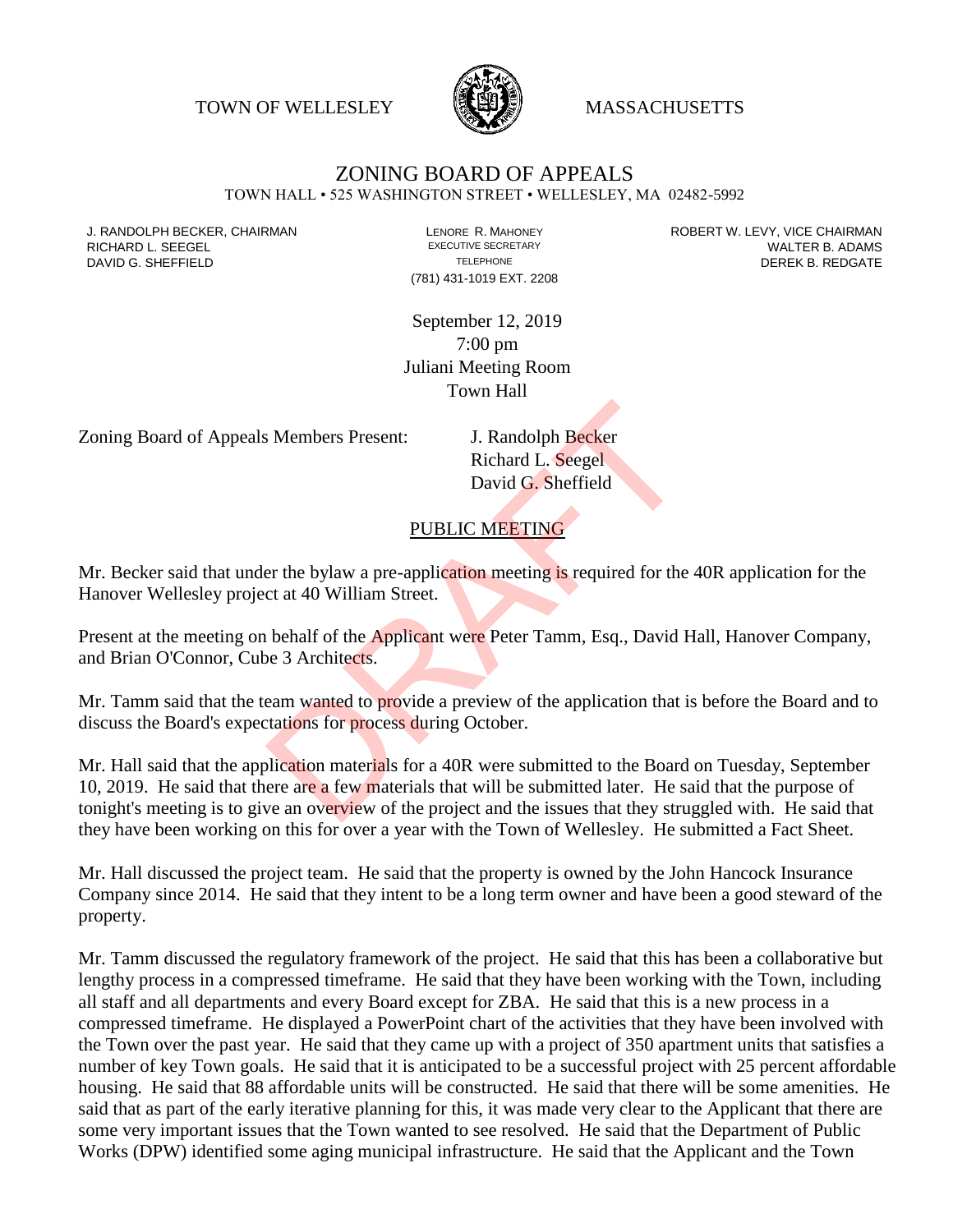entered into a Development Agreement that specifies in great detail a number of the commitments with respect cost sharing associated with municipal infrastructure, principally water and sewer and traffic improvements.

Mr. Tamm discussed the timeline of the project. He said that if the hearing is opened in October, the Applicant is hopeful that the process can be completed by year's end or thereabouts. He said that they anticipate filing a Notice of Intent with the Wetlands Protection Committee (WPC) in September. He said that the Applicant anticipates going through the ZBA and WPC processes concurrently. He said that the Applicant submitted a memo that outlined the unique standards for this 40R Overlay, borrowing largely from the bylaw that was adopted.

Mr. Hall described the site and the existing buildings. He said that the project is a revitalization of a fairly old office park that was built between 1961 and 1984. He said that John Hancock wants to revitalize the park and introduce mixed use. He said that they could only displace one of the office buildings because they are successful buildings that are almost full. He said that the site has a lot of grade, with approximately 30 feet of fall. He said that they understand the proximity to the highway, Charles River and the DCR land. He said that they understand they there is a tricky access issue with one way in and one way out. He said that there is all new infrastructure at the interchange. He said that there are wetlands and flood plain issues that helped to shape placement of the project.

Mr. Hall displayed the location of the building to be demolished and the proposed project. He said that the stated goal is to get the town to a 10 percent threshold for safe harbor for affordable housing. He said that having 350 apartments was specific to that goal. He described the layout of the proposed building. He said there will be 4,000 square feet of retail space which will not be destination space, as agreed with the town. He said that there will be 591 parking spaces in the garage to serve the residents and an office building, at an appropriate ratio.

Mr. O'Connor said that part of the goal in developing the project was to create a more active pedestrian corridor. He said that access to the garage is almost immediate off of William Street. He said that there will be two-way complete streets. He said that they added a motor court as the primary arrival to the project. He said that the motor court helps to break up the massing along William Street. He said that they will be putting a residential building in a corporate office park, so they needed to create an appropriate scale to the office buildings and along the pedestrian edge. He displayed the location of bike parking and storage, a proposed crosswalk that will connect the pedestrian path to trails. He said that they created a two-story break in the building to allow a view corridor and a forecourt along the pedestrian walk. He displayed the location of the leasing office and the motor court, which will be more of an urban hardscape plaza. He said that there will be sidewalk circulation around the entire building. He displayed the location of the dog park and internal courtyard. He said that they are proposing two other potential crosswalk locations. He said that there are existing trail networks on the site and other existing amenities. He displayed a diagram of the complete streets. He discussed landscaping at existing Hanover projects. He said that there will be a fairly developed pocket park. they there is a tricky access issue with one way in and on<br>ture at the interchange. He said that there are wetlands a<br>to the project.<br>Cation of the building to be demolished and the proposed<br>wun to a 10 percent threshold f

Mr. Sheffield asked about the scale of the building.

Mr. O'Connor discussed lighting. He displayed renderings of the building. He said that there is a fair amount of mature tree growth and landscaping on the site. He briefly discussed the materials for the building. He discussed proposed signage. Mr. Hall said that there will be a new sign ordinance drafted for the office park.

Mr. Tamm said that the Applicant will submit a full traffic analysis and a master signage plan for all new signs. He said that the signage plan can be supplemented as new projects are advanced.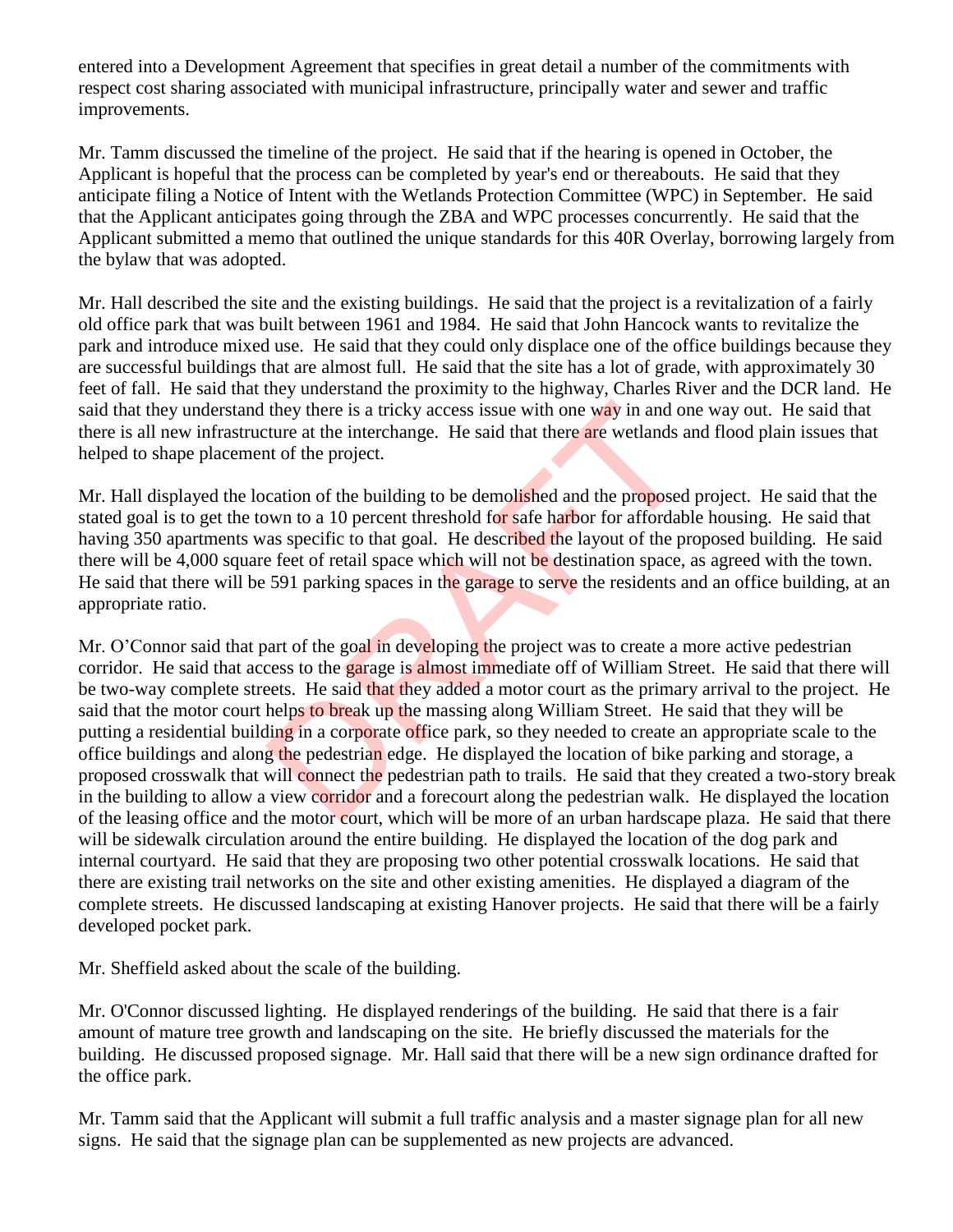Mr. Seegel asked if the proposed overlay district only encompasses the proposed site or the entire office park. Mr. Tamm said that the overlay, as approved by Town Meeting, encompasses the entire park. He said that they worked with the town to envision potential uses of the park in the future. He said that Jeffrey Dirk, Vanasse & Associates is aware of traffic issues. He said that they have had meetings with DOT officials as well as with the town's traffic consultant, BETA. He said that a phased approach to improvements is described in the Development Agreement. He discussed DOT approvals at the junction of William Street and frontage road. He said that with respect to future development, as part of this project, the Applicant submitted to DOT design plans for a slip ramp that would encompass approximately 40 percent of the existing traffic to route it directly onto Route 95 North.

Mr. Becker confirmed that Mr. Tamm was discussing a transportation study, not a traffic study.

Mr. Becker discussed the makeup of the Board. He discussed the challenges the Board is facing with this project being the first 40R and the different rules and regulations.

Mr. Sheffield asked about visitor approach and parking. He asked if there will be an opportunity for fine texture on the facades to reduce the scale. Mr. Hall said that visitor parking has been estimated at 10 percent. He said that parking is anticipated to be access controlled, so visitors will have to stop at management for access control for overnight guests. He said that there will be street parking and shared parking in the surface lots.

Mr. O'Connor discussed façade and texture. He said that they have been discussing the design with the Design Review Board (DRB).

Mr. Becker discussed moving forward and scheduling a hearing. Mr. Tamm said that the Applicant has spent a considerable amount of time, including three TDRT meetings with all staff and municipal boards. He discussed the possibility of directing the town's traffic peer reviewer to review the traffic report in advance of the hearing to confirm that it is consistent with their past assessment. reduce the scale. Mr. Hall said that visitor parking has been discussed to be access controlled, so visitors will have to gent guests. He said that there will be street parking and s façade and texture. He said that they h

Mr. Becker said that the Board will have to look at the impacts to the surroundings. Mr. Tamm said that the Development Agreement addressed a lot of those concerns. He said that as part of site eligibility with DHCD, the town needed to certify through Planning and DPW that the impacts of the project would not be adversely impactful on the municipal infrastructure, similar to PSI review.

# PUBLIC HEARING

# 2019-65 – 15 RIVER GLEN ROAD

Present at the public hearing was Robert Nascimento, who said that the request is for relief for a retaining wall system. He said that he came before the Board two years ago for a similar wall system. He said that after that, architectural designs were done to make it more aesthetically pleasing. He said that relief is requested for the height of the wall at more than four feet for the rear and one interior wall. He said that they need relief for less than required 10 foot setback.

Mr. Seegel said that a special permit was granted for the rear wall in 2017. He said that because it is close to expiring, Mr. Nascimento may want to request extension of the 2017 permit.

Mr. Seegel said that he looked at the site and what is proposed makes a lot of sense.

Mr. Becker said that one of the photographs that was submitted show a neighbor's retaining wall along the same lines as the wall on the east side. He said that the details in the drawing do not indicate how the wall on the east side sits with respect to the neighbor's wall. He said that the Board has to find that the wall is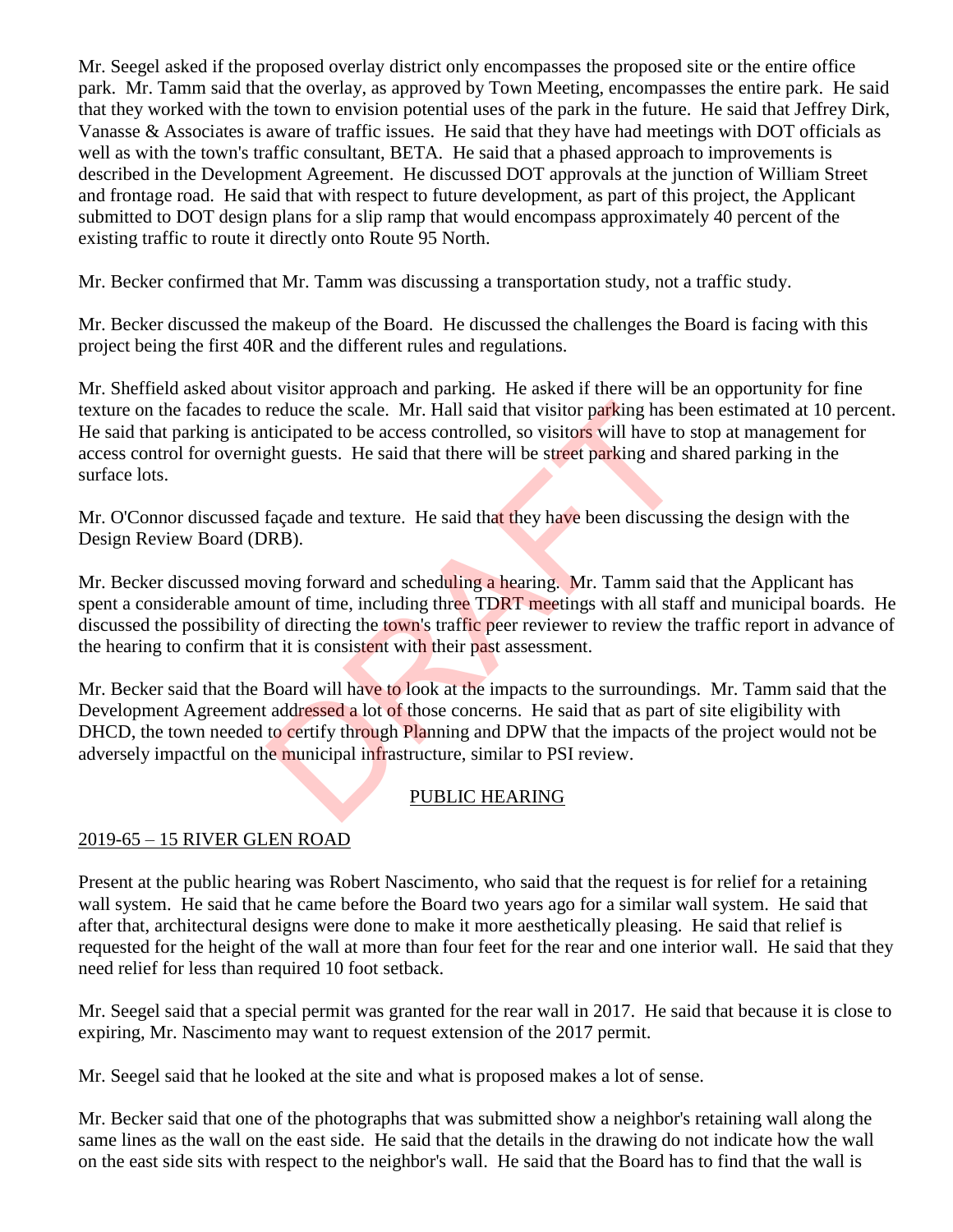otherwise in compliance with the bylaw and does not adversely affect the adjacent property. He said that the Board needs to know that the wall will be safe. Mr. Nascimento said that the wall was put up while he was rendering his drawings. He said that the neighbor's wall is approximately 1.5 feet from the property line and his has been pushed in 1.5 feet, so there will be 3 feet between the two walls. Mr. Becker discussed terraced conditions in the bylaw with respect to the two walls. He said that it has to be considered as one wall. He said that it is the taller of the walls. He said that three feet between them is not enough to make the walls terraced. He said that nothing was submitted that says that the lower wall is safe with the upper wall in place. He said that he was not sure how the Board can find that there is no impact to the neighbor.

Mr. Becker said that he was not sure from the materials that were submitted how the northeast corner will work, where the retaining wall turns the corner and goes parallel to the neighbor on the left hand side and where the pool is. He said that the top of walls that is shown on the drawings is not clear where things are stepping up and down. He said that it is not clear how it all fits together. He said that one of the original drawings that was submitted showed some Cultec systems that look like they are underneath the walls. He said that one of the plans that was submitted dealt with grading and drainage that showed Cultec reinjection into groundwater both on the upper and the lowest level. He said that it was not clear how the Cultec's on the lower level worked with the pool and with the retaining wall. He said that the architectural drawings show an impressive layout in the back.

Mr. Seegel said that Mr. Nascimento may want to retain the services of a civil engineer who can help the Board with some of its issues. Mr. Becker said that the drainage issue has a solution but the issue that he is most concerned with is the wall over wall because, in all likelihood the lower wall not designed with the idea that there would be an upper wall in place. He said that the Board does not know if the lower wall can withstand the fill and the new wall three feet away from it. ith the pool and with the retaining wall. He said that the<br>ut in the back.<br>Mascimento may want to retain the services of a civil eng<br>sues. Mr. Becker said that the drainage issue has a soluti<br>ne wall over wall because, in

Mr. Seegel asked how the wall will be constructed. He asked if Mr. Nascimento will have to go onto his neighbor's property. Mr. Nascimento said that it will all be done on his side. Mr. Seegel said that the Board will need to know how that will be done. He said the Board should see more information about the wall itself and Mr. Nascimento should have an engineer help to put the plans together.

Mr. Becker said that the Board is not asking for a complete design but it needs enough information to be able to feel comfortable finding that there is no impact to the neighbors.

Mr. Seegel suggested that the petition be withdrawn without prejudice to give Mr. Nascimento time to retain an engineer to put together better plans to put before the Board.

Mr. Nascimento requested that the petition be allowed to be withdrawn without prejudice.

Mr. Seegel moved, Mr. Sheffield seconded the motion, and the Board voted unanimously to allow the petition to be withdrawn without prejudice.

#### 2019-54 -170-184 WORCESTER –

Present at the public hearing were Dennis Dischino and John Federico, P.E.

Mr. Dischino said that they submitted updated plans to the Board. He said that they met with the Board of Health and will put in a concrete pad where the dumpsters are located. He said that they will put a drain in front so that they can be washed down from time to time. He said that they will be installing a six foot vinyl fence across the back of the 184 Worcester Street building.

Mr. Sheffield asked about signage for exit onto Burke Lane. Mr. Dischino said that exit onto Burke Lane is left turn only.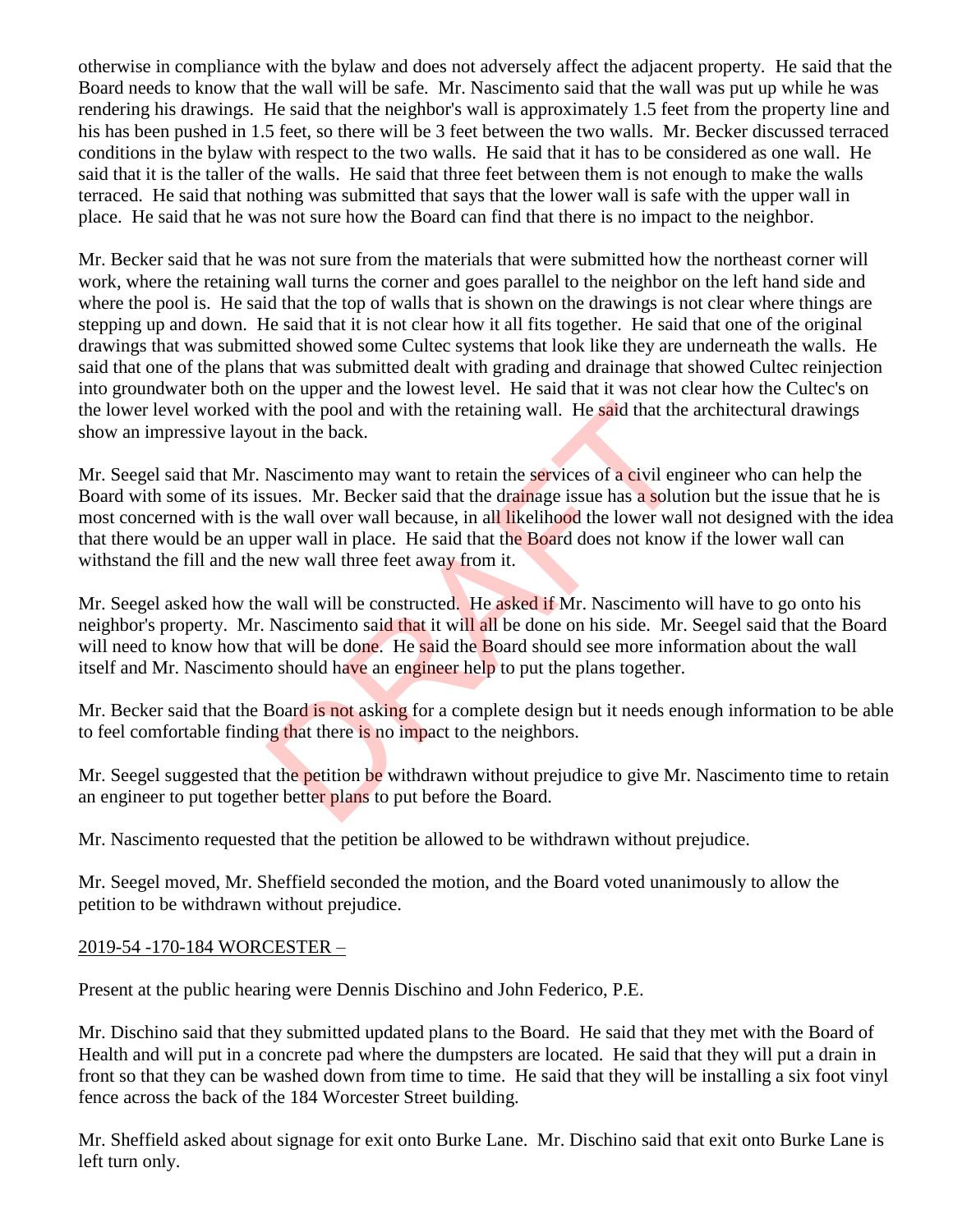Mr. Becker said that the Applicant has taken care of the things that the Board asked for. He said that the Board will close the public hearing and schedule a public meeting to vote final approval.

Mr. Becker asked if there was anyone present at the public hearing who wished to speak to the petition.

Mr. Sheffield moved and Mr. Becker seconded the motion, and the Board voted 2 to 0 to close the public hearing.

Mr. Becker said that the Board will schedule a public meeting with all three Board members present.

#### ZBA 2019-73, SAL INSOGNA, 95 RUSSELL ROAD

Present at the public hearing was Sal Insogna, the Petitioner. He said that the request is for a special permit to install a compressor for a ductless air conditioning system.

Mr. Seegel asked Mr. Insogna if he had any information about the noise levels that the system will produce. Mr. Becker said that the installation manual that was submitted did not have any information about noise levels.

Mr. Becker asked if the photograph that was submitted shows the intended location of the compressor. He said that it seems to be sitting on a step, so it was not clear whether it was blocking egress. Mr. Insogna said that it is not on a step. Mr. Sheffield said that there is no door there. Mr. Becker said that two of the support feet are on the step but two seem to be out in the middle of space. Mr. Insogna said that there is nothing on the step.

Mr. Sheffield asked if the plan is to build a support structure underneath the unit. Mr. Insogna said that the unit is there and is not supported by the stairs. He said that they went before the Wetlands Protection Committee (WPC) a couple of years ago with plans for a ductless system. He said that WPC said that the system should not be on the side of the property and recommended that it be located under the porch. He said that at the same time they submitted plans to ZBA that showed the location of the utility pad. He said that they had the construction done. He said that when they did the building plans and submitted them, they removed the ductless system. He said that, through the project, they spoke with the contractor and decided to go ahead with it because it made sense since they were installing a hot water system. He said that when the Building Inspector came, he said that they would need a special permit for that. ogna if he had any information about the noise levels that<br>installation manual that was submitted did not have any is<br>thotograph that was submitted shows the intended locatic<br>tting on a step, so it was not clear whether it

Mr. Sheffield said that the compressor will be less than 20 feet from the side lot line. Mr. Becker said that there is a variance for all of the construction that surrounds the compressor. Mr. Insogna said that project was to raise the third floor. The Board discussed modifying the variance versus a special permit/finding. Mr. Becker said that the lot area, the frontage, and the side yard setbacks are too small.

Mr. Sheffield discussed concerns about noise, particularly on a water site. He said that sound will go across the pond if it is too noisy. He said that even distant neighbors will hear it if it is too noisy.

Mr. Sheffield said that having a piece of equipment on a wood frame porch on a wood frame house may be an issue for the Building Inspector with respect to overheating or fire. Mr. Becker said that he looked at the installation manual that was submitted and it shows a compressor in a located that is consistent with these plans.

Mr. Insogna said that the compressor is quiet and low frequency.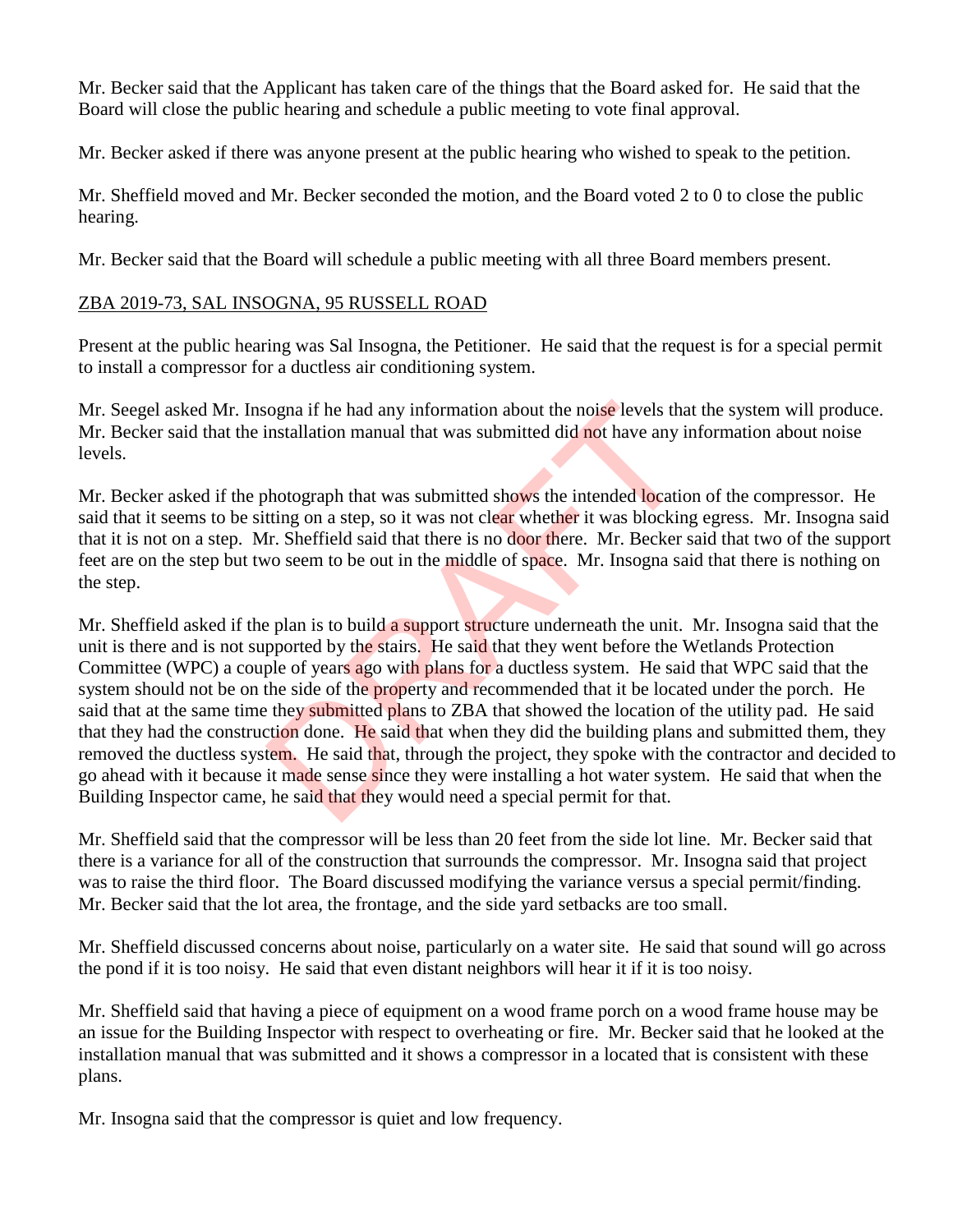Mr. Seegel asked if the photograph that was submitted was photoshopped. Mr. Insogna said that it is the actual installation. He said that it is mounted off of the house. He said that the step is adjacent to it. Mr. Sheffield said that the unit is side supported from the building. Mr. Becker said that in the photo it looks like the left front foot is on the step and Mr. Insogna is saying that it is actually above the step. He said that it is supported from behind, back to the structure of the house.

Mr. Sheffield asked if the manufacturer has sound attenuation packages for this model of compressor. Mr. Seegel said that the Board will need to see specifications for noise, what the decibels are at certain distances.

Mr. Seegel moved, Mr. Sheffield seconded the motion, and the Board voted unanimously to continue the petition to October 10, 2019.

#### 2019-74 CHAMMAS – 1005 WORCESTER STREET

Present at the public hearing were Romeo Adams, Esq. and Mike Chammas, the Petitioner.

Mr. Adams said that the request is for a special permit to sell up to 15 used cars on the premises. He said that it will not require any additional construction. He said that the Mike Chammas Inc. service station has been servicing the Wellesley community for 37 years. He said that during that period of time, they have built up quite a reputation for quality services as well as reliability. He said that over the past few years there has been an increase in customer requests for getting advice for the purchase of used cars as well as selling used cars. He said that they are requesting that on the east side of the property, they be allowed to sell up to 12 used cars. He said that many of the cars come from customers who had their cars repaired there and would like to sell them, as well as other customers who are looking to purchase a new car. request is for a special permit to sell up to 15 used cars on y additional construction. He said that the Mike Chammisley community for 37 years. He said that during that per a for quality services as well as reliability.

Mr. Sheffield said that he has been a satisfied customer for several years. He said that he has always been annoyed by the fact that Edgemoor Road is one large pothole, frequently filled with water from the facility nearby that does striping and marking of cars. He said that there is not a lot of room on the property for the Applicant to do what he is requesting. He said that a petition for this site was before the Board a few years ago to allow an inspection station with a small extension. He said that the Town of Natick line goes right through the property. He said that there are cars that are parked in Natick. Mr. Adams said that on the left side of the property, facing the station, the cars on the left side in Natick are there for repair.

Mr. Seegel said that he did not see a plan in the application package that was prepared by a civil engineer that shows where and how the cars will be parked and how they will fit in there. Mr. Becker said that the plan that was submitted was dated 1967, where the plan that was submitted two years ago shows all of the features on the site, including the canopy, which is not shown on the 1967 plan. He said that there is nothing in the record that shows what the total use of the site will be. Mr. Adams said that they will submit a plan that has been certified by a civil engineer.

Mr. Seegel said that there was a plan prepared by AGH Engineering, Stoughton, MA in 2015. He said that the Board needs to see where the lines are and how the cars will be parked. He said that there is another property behind this. He said that he is concerned about cars going out onto Edgemoor because he did not think that the town ever released it. He said that you cannot park cars on Edgemoor Ave. Mr. Adams said that the cars will be parked up against the east side of the facility on the sidewalk. Mr. Sheffield said that currently there is a dumpster there. He said that it does not look like you could fit 15 cars there. He said that Edgemoor may be a private way, because no one is repairing it.

Mr. Adams said that the estimate of 15 cars includes the side of the building on Edgemoor and around the back and side of the building. Mr. Becker said that the photograph that was submitted already has cars parked there. Mr. Adams said that those cars are not for sale. Mr. Chammas said that most of those cars are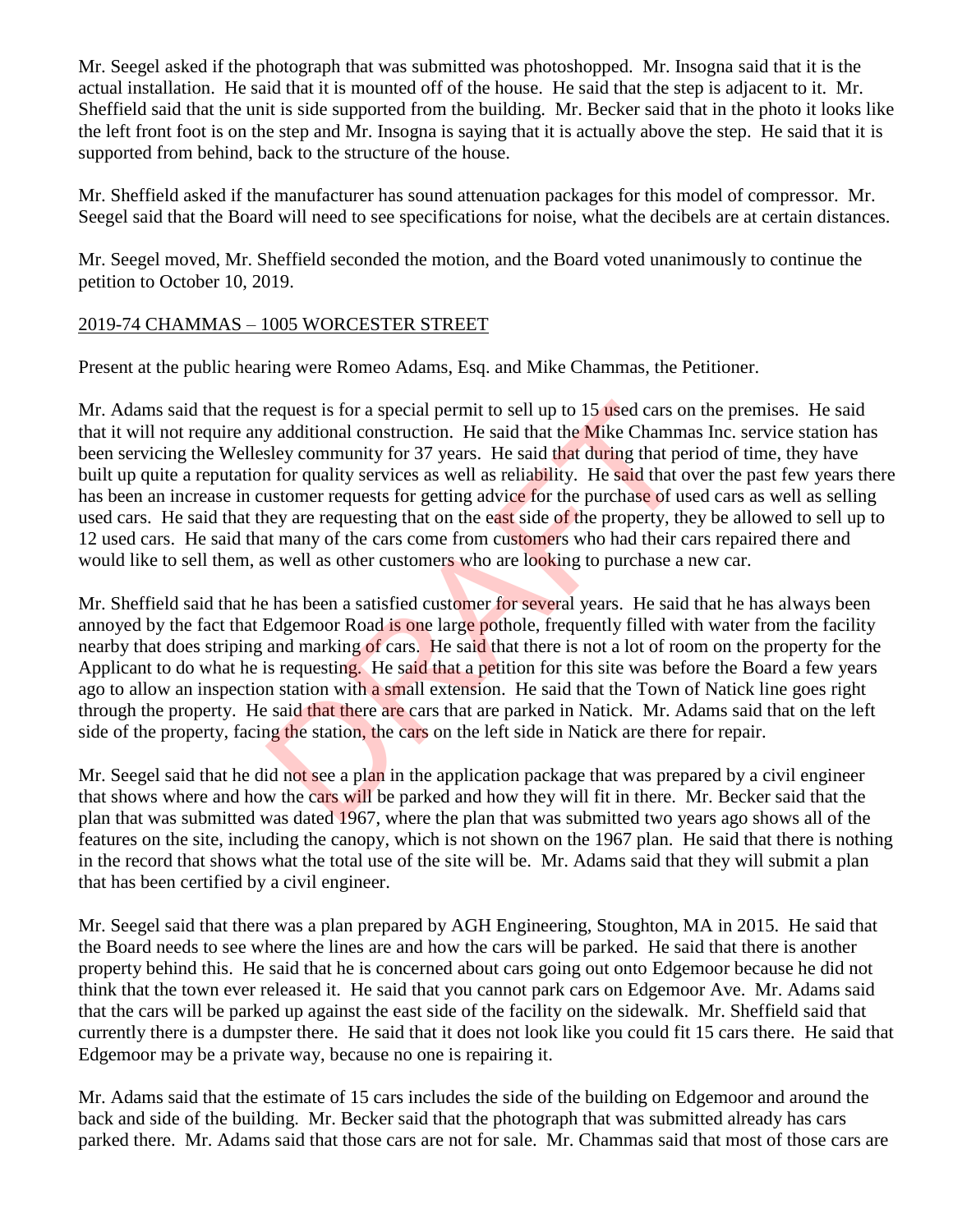junk and waiting to be picked up by the tow truck and taken to the junkyard. He said that the pickup truck will be parked on the other side. He said that he has a picture on his phone of 11 cars parked there.

Mr. Seegel said that the Board would like to see an 11 by 17 plot plan that shows how the cars will fit in without encroaching on Edgemoor Ave, including the cars being repaired and/or inspected, traffic into and out of the site. He said that the permit from the ZBA is not to sell cars but under the bylaw in a Business District, you need a special permit in order to sell cars. Mr. Adams said that they have a video of the typical activity at the station on his phone.

Mr. Sheffield said that the plan should show the cars at scale.

Mr. Seegel said that two plans may be appropriate, one plot/site plan and another site plan that shows the traffic flow. He said that he does not know how many cars park waiting for service. He said that he does not understand where all of the cars will be going. Mr. Chammas said that service takes place at the opposite side of the station. He said that gas operations take place at the front of the station and the serviced cars are on the Natick side. He said that the cars for sale will be on the east side where there is a sidewalk where you can walk to view the cars. Mr. Seegel said that the Board needs to see a plan that shows that.

Mr. Sheffield asked if the plans for the station still include an inspection station. Mr. Adams said that they do not.

Mr. Becker read the Planning Board recommendation.

Mr. Sheffield asked if there is a catch basin or drainage system on Edgemoor Ave. Mr. Adams said that there is not. Solution: Mr. Seegel said that the Board needs to see a plan that<br>
e plans for the station still include an inspection station. I<br>
ining Board recommendation.<br>
Precise is a catch basin or drainage system on Edgemoor Ave<br>
b

Mr. Seegel said that the petition can be continued to November. He said that the plans should be submitted at least one week before the hearing.

Mr. Sheffield moved, Mr. Seegel seconded the motion, and the Board voted unanimously to continue the petition to November 7, 2019.

# ZBA 2019-75, TERRI RAWSON, 4 BRYN MAWR ROAD

Present at the public hearing was Dan O'Connor, representing Terri Rawson, the Petitioner. He said that the request is for a special permit a new two car garage to replace an existing single car garage and a new mudroom leading to the kitchen. He said that the existing single car garage is detached. He said that the Petitioner would like to improve the functionality with a two car garage and a mudroom.

Mr. Seegel confirmed that the entrance to the garage will be off of Claflin Road.

Becker said that the lot and the structure have a series of nonconformities. He said that the lot is undersized, the frontage on Bryn Mawr is undersized, it is a corner lot so there are two front and two side yards. He said that the only side yard that is confirming is the rear yard at as you look at it from Bryn Mawr. He said that this has created a new nonconformity. Mr. Seegel said that the existing garage is to be removed and that nonconformity existed. Mr. Sheffield said that connecting the garage to the house will make the whole structure nonconforming.

Mr. Sheffield said that new construction in the neighborhood has been at a much larger scale than the proposed building. He said that the proposed structure with the addition will be within or smaller scale with the rest of the neighborhood.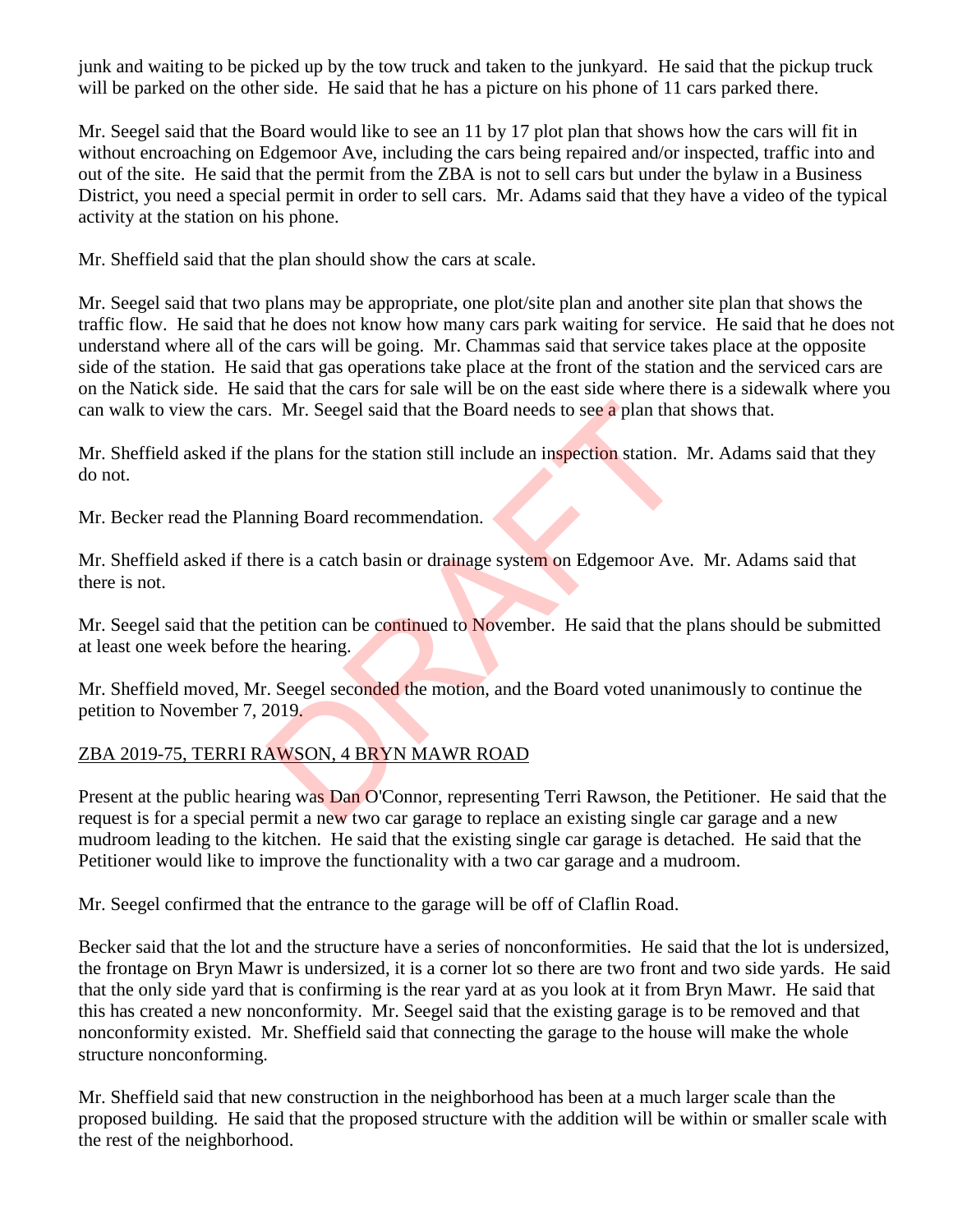Mr. Becker said that the Board can find that the rear nonconformity is not an increase and grant a special permit.

Mr. Becker read the Planning Board recommendation.

Mr. Becker asked if there was anyone present at the public hearing who wished to speak to the petition.

Mr. Seegel moved, Mr. Sheffield seconded the motion, and the Board voted unanimously to grant a special permit.

# ZBA 2019-76, SAMI & STEPHANIE JUMA, 38 COLLEGE ROAD

Present at the public hearing was Michael Collins, Architect, representing Sami and Stephanie Juma, the Petitioner. Mr. Collins said that the proposal is for a modest 130 square foot entry vestibule and covered porch. He said that the existing house is pre-existing nonconforming with a 22 foot front yard setback. He said that the proposed entry vestibule and coverage porch will have a 24 foot setback, therefore not making it more nonconforming. He said that the request is for approval of a special permit.

Mr. Sheffield said that it will be an improvement to the house. He confirmed that the trees in front of the house will not be affected. Mr. Collins said that a walkway will be reconfigured slightly.

Mr. Becker read the Planning Board recommendation.

Mr. Becker asked if there was anyone present at the public hearing who wished to speak to the petition.

Mr. Sheffield moved, Mr. Seegel seconded the motion, and the Board voted unanimously to grant a special permit.

# ZBA 2019-77, SUN LIFE ASSURANCE CO. OF CANADA, 96 WORCESTER STREET

Present at the public hearing were Paula Nicoliello, representing Sun Life Assurance Co. of Canada, the Petitioner. Also present were Achan Sookying, Copley Wolff Design Group, Landscape Architects, Michael Fabbiano, Highpoint Engineering, and Chris Munro, Fusion Design Consultants. e said that the request is for approval of a special permit.<br>
will be an improvement to the house. He confirmed that<br>
d. Mr. Collins said that a walkway will be reconfigured s<br>
ning Board recommendation.<br>
e was anyone pres

Ms. Nicoliello said that the proposed project will disturb over 5,000 square feet of area. She said that Sun Life is downsizing and vacant space has become available. She said that there is no ADA compliant entrance to the building at 96 Worcester Street. She said that currently ADA goes through building 110, across the atrium into 96. She said that the side entrance that currently dumps out into grassy area does not provide proper fire egress. She said that the plan is to add a walkway from the rear door to the parking lot for fire egress, a handicapped ramp that goes up the side of the front of building, and put in new stairs to replace the service entrance type stairs.

Mr. Becker said that the sidewalk that comes down on the left ended at the parking lot. He said that now it will curve over and connect to the sidewalk at the new stairs.

Mr. Sheffield discussed starting points for ramps in proximity to ambulatory users of the building. He said that having a straight ramp allows for much more landscaping, less hardscape, less of a physical impact, and it also reaches out and connects to the rest of the campus. Ms. Nicoliello said that it is a direct path to Building 100, which houses the amenities package for the park.